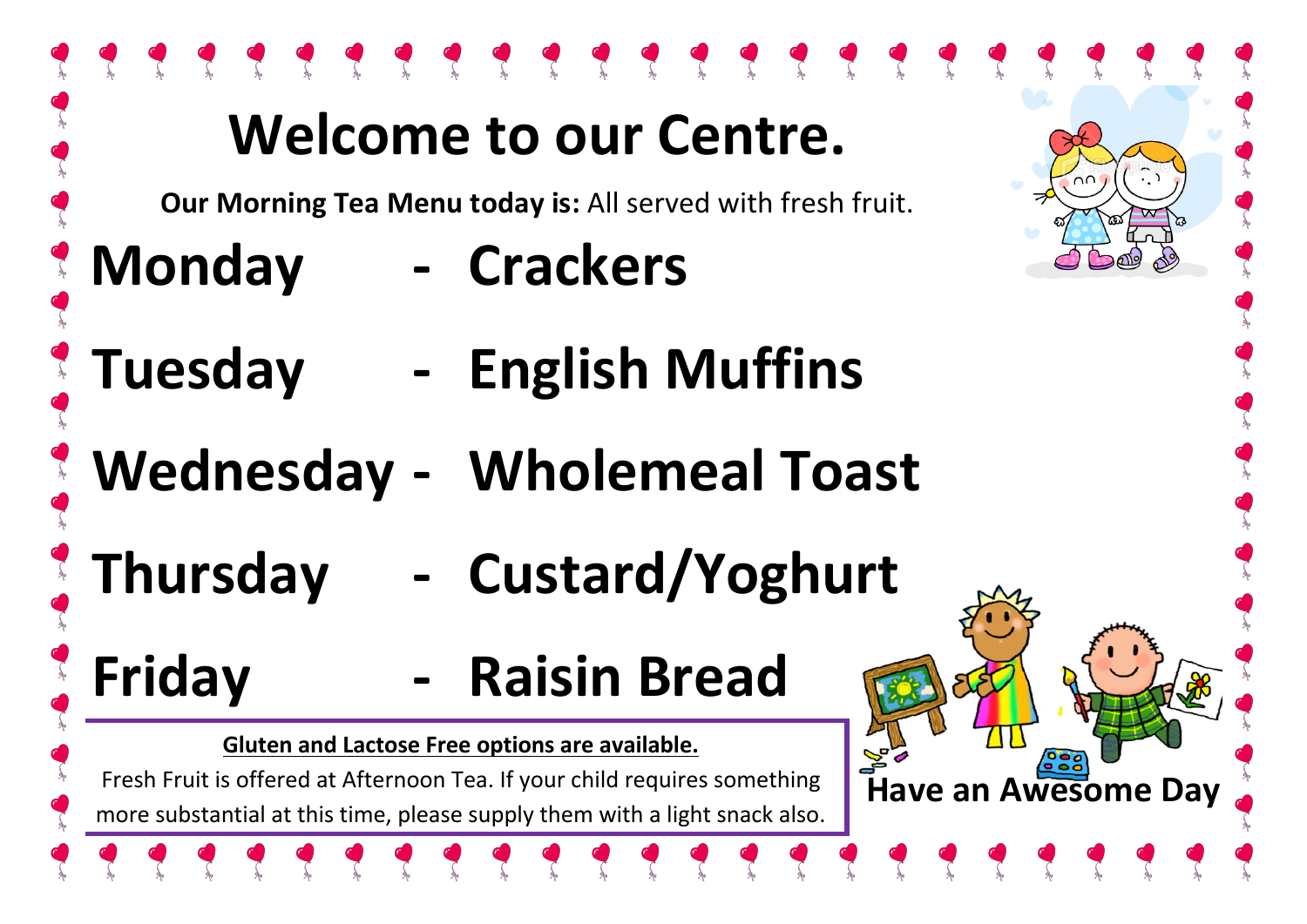|                                                                                                                                                                                                                                                                 | <b>Welcome to our Centre.</b> |  |  |  |
|-----------------------------------------------------------------------------------------------------------------------------------------------------------------------------------------------------------------------------------------------------------------|-------------------------------|--|--|--|
| Our Morning Tea Menu today is: All served with fresh fruit.                                                                                                                                                                                                     |                               |  |  |  |
| <b>Monday</b>                                                                                                                                                                                                                                                   | - Sandwiches                  |  |  |  |
| <b>Tuesday</b>                                                                                                                                                                                                                                                  | - Rice Crackers               |  |  |  |
| Wednesday - Weetbix/Porridge                                                                                                                                                                                                                                    |                               |  |  |  |
| - Spaghetti/Baked Beans<br><b>Thursday</b>                                                                                                                                                                                                                      |                               |  |  |  |
| <b><i>S</i></b> Friday                                                                                                                                                                                                                                          | - Crumpets                    |  |  |  |
| <b>Gluten and Lactose Free options are available.</b><br>$\frac{1}{2}$<br>န္း<br>Have an Awesome Day<br>Fresh Fruit is offered at Afternoon Tea. If your child requires something<br>more substantial at this time, please supply them with a light snack also. |                               |  |  |  |
|                                                                                                                                                                                                                                                                 |                               |  |  |  |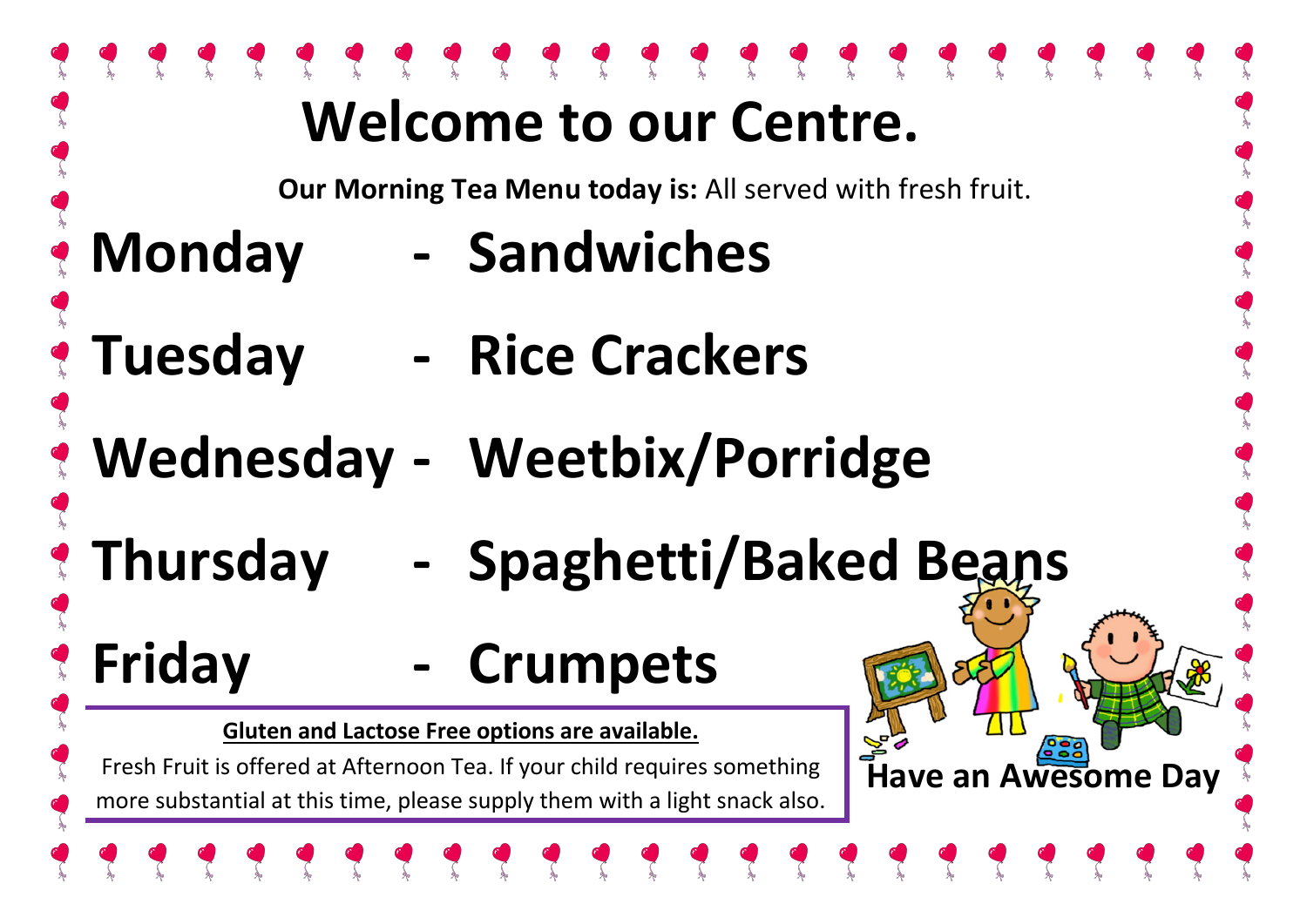## **Welcome to our Centre. Our Morning Tea Menu today is:** All served with fresh fruit. **Monday - English Muffins Tuesday - Raisin Bread Wednesday - Crumpets Thursday - Wholemeal Toast Friday - Crackers Gluten and Lactose Free options are available.**  န္း<br>Have an Awesome Day Fresh Fruit is offered at Afternoon Tea. If your child requires something more substantial at this time, please supply them with a light snack also.